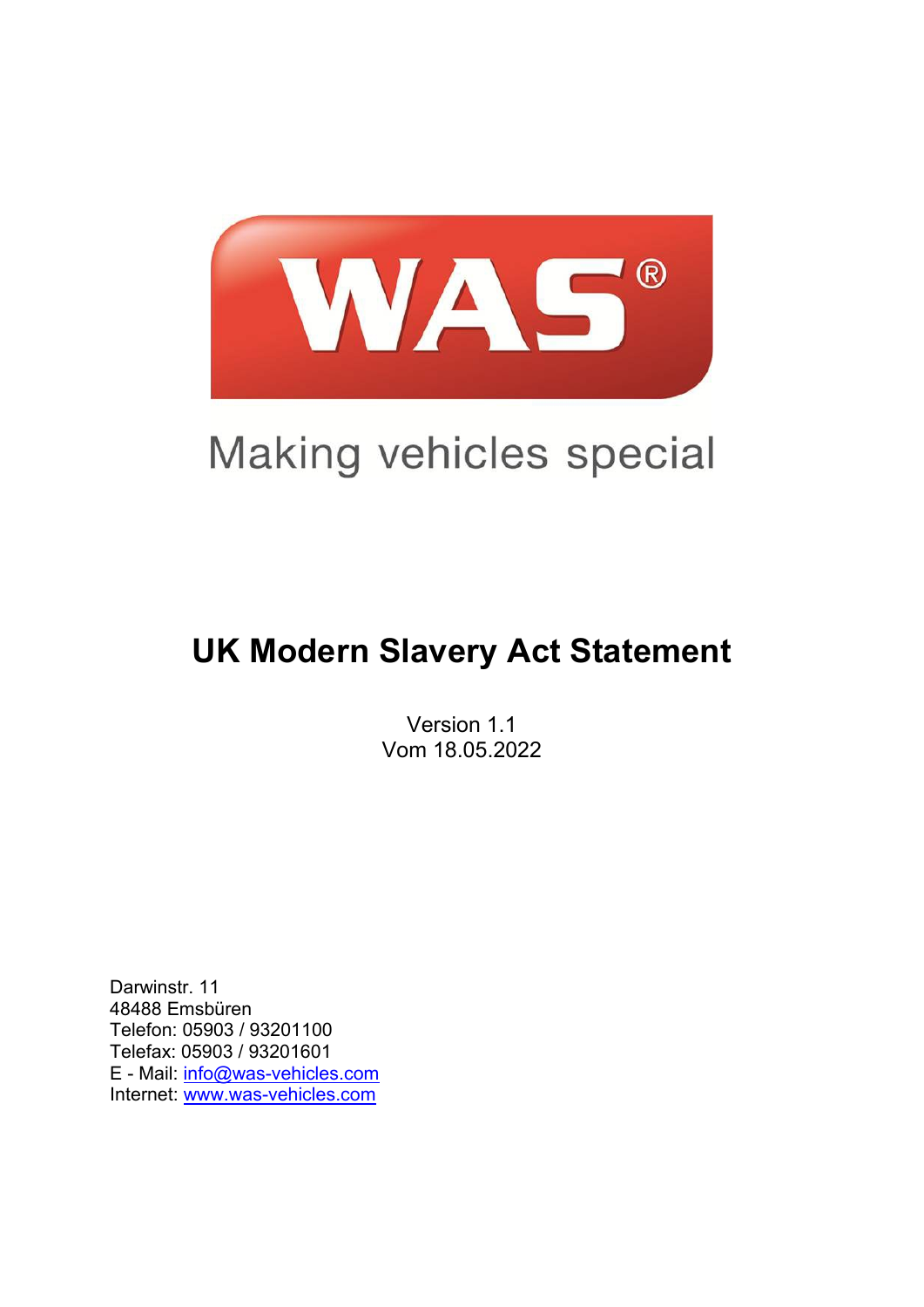

# **UK Modern Slavery Act Statement**

#### **I. Introduction**

This statement is made by Wietmarscher Ambulanz- und Sonderfahrzeug Group (WAS Group) pursuant to section 54 of the UK Modern Slavery Act (MSA) 2015 and covers the financial year ending 31 December 2022. It sets out the steps WAS Group is taking to reduce the risk of slavery and human trafficking taking place in its business and supply chain.

## **II. WAS Group**

WAS is a leading manufacturer of special vehicles and ambulances. There are many reasons for this. Most of them can be found in a WAS vehicle itself: the innovative technology, the perfect ergonomics, the premium-quality materials, made in Germany, and the expertise of our employees. A WAS vehicle makes paramedics stronger and operations more efficient.

Not everything that customers and paramedics value about WAS are things that can be installed in our vehicles: such as the contact person who is there for each customer personally and provides advice and support from idea to use. Or the qualified technical support, who provide fast, reliable assistance. Contacts and specialists are the extras who keep vehicles and paramedics operational – and will do for years to come. Included as standard with WAS.

More than 600 employees produce sophisticated special-purpose vehicles and ambulances. High volumes, low volumes and unique custom vehicles. Developers, technicians, electronic engineers, assemblers and other specialists work hand in hand with each other here. Because special vehicles from WAS are 90% hand-made. And with every little detail, we take a high-performance base vehicle and turn it into something special: a WAS specialist vehicle.

#### **III. General Statement**

WAS Group places great importance on respecting and promoting human rights and fundamental freedoms. That includes having a zero-tolerance policy approach to all forms of slavery and human trafficking.

The topic of human rights is also an integral part of WAS Group's stakeholder dialogs and supplier contracts based on the Code of Conduct for Business Partners.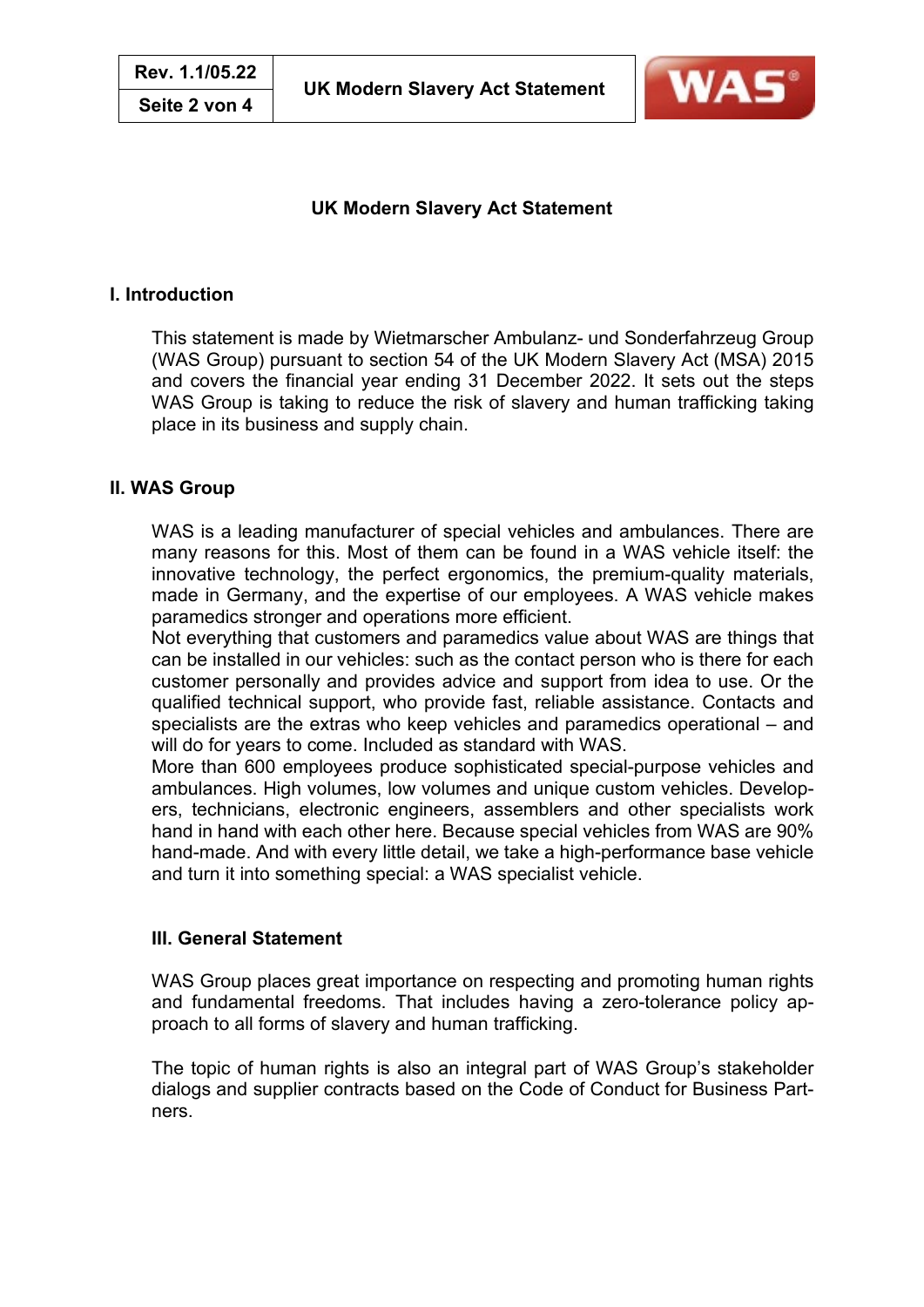

# **IV. Policies on Modern Slavery and Human Trafficking**

WAS Group's commitment to maintaining the highest ethical standards is reflected by our regulations in particular by applying the Code of Conduct and the Code of Conduct for Business Partners. The version of our Code of Conduct for Business Partners came into force on 24 February 2015. The version strengthens the strict rejection of any form of forced labor, by explicitly referencing to the ILO Conventions. The WAS is granted the right to audit suppliers to confirm that suppliers' activities are in compliance with the Code of Conduct for Business Partners. From February 2015 on, the revised version is binding for all new contracts.

The Code of Conduct and the Code of Conduct for Business Partners are binding sets of rules which guide and support when dealing with ethical challenges that might arise in the course of day-to-day management.

#### **V. Steps taken**

Within WAS Group, the management approach to human rights centers on identifying relevant risks. Risk analyses are performed to identify potentially adverse impacts of WAS Group business activities on human rights. The main criteria of these analyses focus on the type of business activity (business model) and the country risk related specifically to human rights. Specific actions are derived from the findings in respect of identified risks.

Procurement continues to focus on sustainable criteria. WAS Group's purchasing department implements the Code of Conduct for Business Partners and the purchasing guidelines for all suppliers. WAS therefore aims at observing and continuously improving environmental and social standards in the supply chain together with suppliers, beyond our own added value.

In addition, further supply chain analyses are conducted together with WAS Group suppliers in order to identify working conditions at risk in the supply chain and promote practical understanding of the supply chain structure and existing social risks. One objective is to develop means of influencing identified risk areas and supply chain stages that do not add value.

For its own operations, WAS Group has implemented a central whistle-blowing management. Various channels are offered for employees, business partners, customers etc. to submit reports about suspected infringements.

## **VI. Reporting**

WAS group are compliant with the annual reporting requirements contained within Section 54 of the Act 2015.